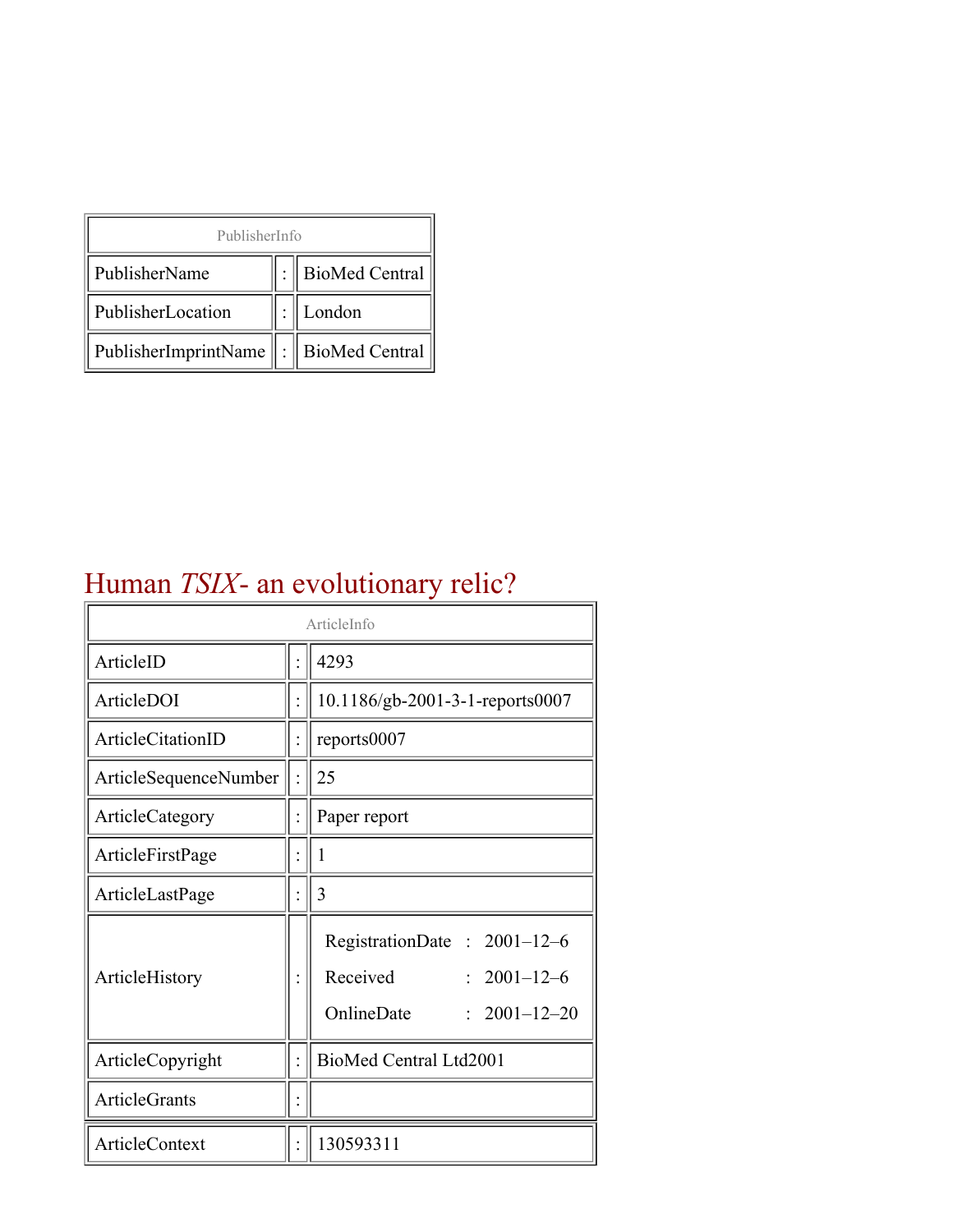#### Cathy Holding

#### Abstract

Analysis of the human *TSIX* transcript shows it to be a truncated and probably non-functional evolutionary relic

# Significance and context

X-inactivation in female mammals is the means by which they compensate for having an additional X chromosome relative to males. The mechanisms of silencing extra X chromosomes are not known, but current thinking is that an RNA transcript originates from the *XIST* (X-inactive specific transcript) gene located in the X-inactivation center of one X chromosome, and this results in the silencing of that chromosome - unless its expression is blocked. In mice, this block has been suggested to be provided by the antisense RNA transcript of *Xist* - namely *Tsix* - which originates at a point downstream of the *Xist* locus and extends all the way back over the gene to cover the promoter.

## Key results

Transcripts from the human *XIST* region were studied by inserting concatamerized human *XIST* genomic regions into mouse embryonic stem cells and observing transcription directly in these cells and also in the chimeric mice derived from them. Migeon *et al.* found a human transcript that could be the counterpart of the mouse *Tsix*, but with crucial differences. Analysis of its sequence has thrown up some fascinating insights into the mechanisms of X-inactivation and specifically into the action of the mouse antisense *Tsix* transcript. Briefly, only one antisense transcript from around the human *XIST* region was detected, arising from a point downstream of the *XIST* gene and extending upstream but not as far as its murine counterpart, and not covering the promoter region of the human *XIST* gene. Furthermore, a GCrich region is missing from the 5' end of this antisense gene, a region whose counterpart in the mouse is differentially methylated. Finally, a massive rearrangement of the region downstream of the *XIST* gene was revealed in humans compared to mice.

### **Conclusions**